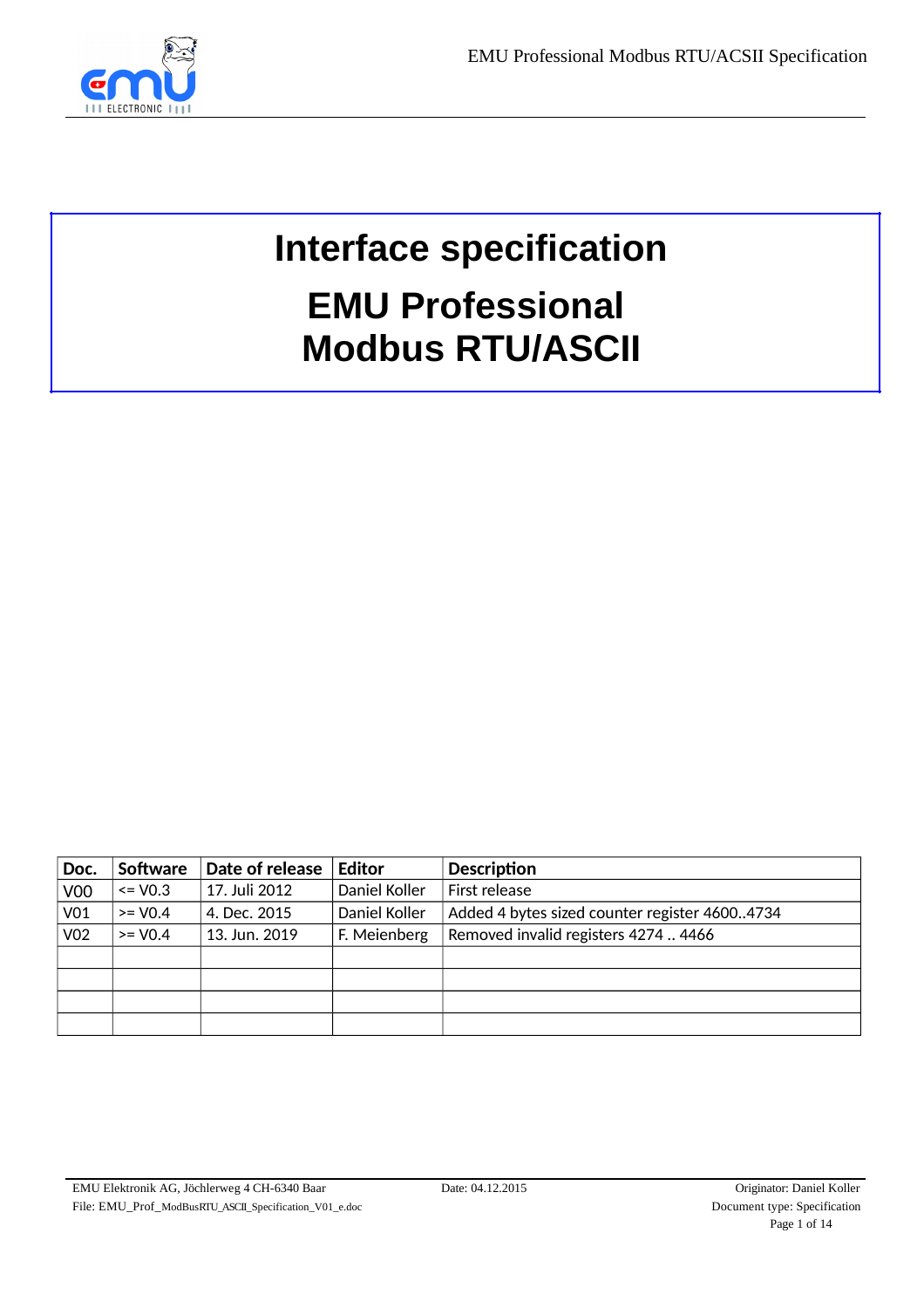# **Contents**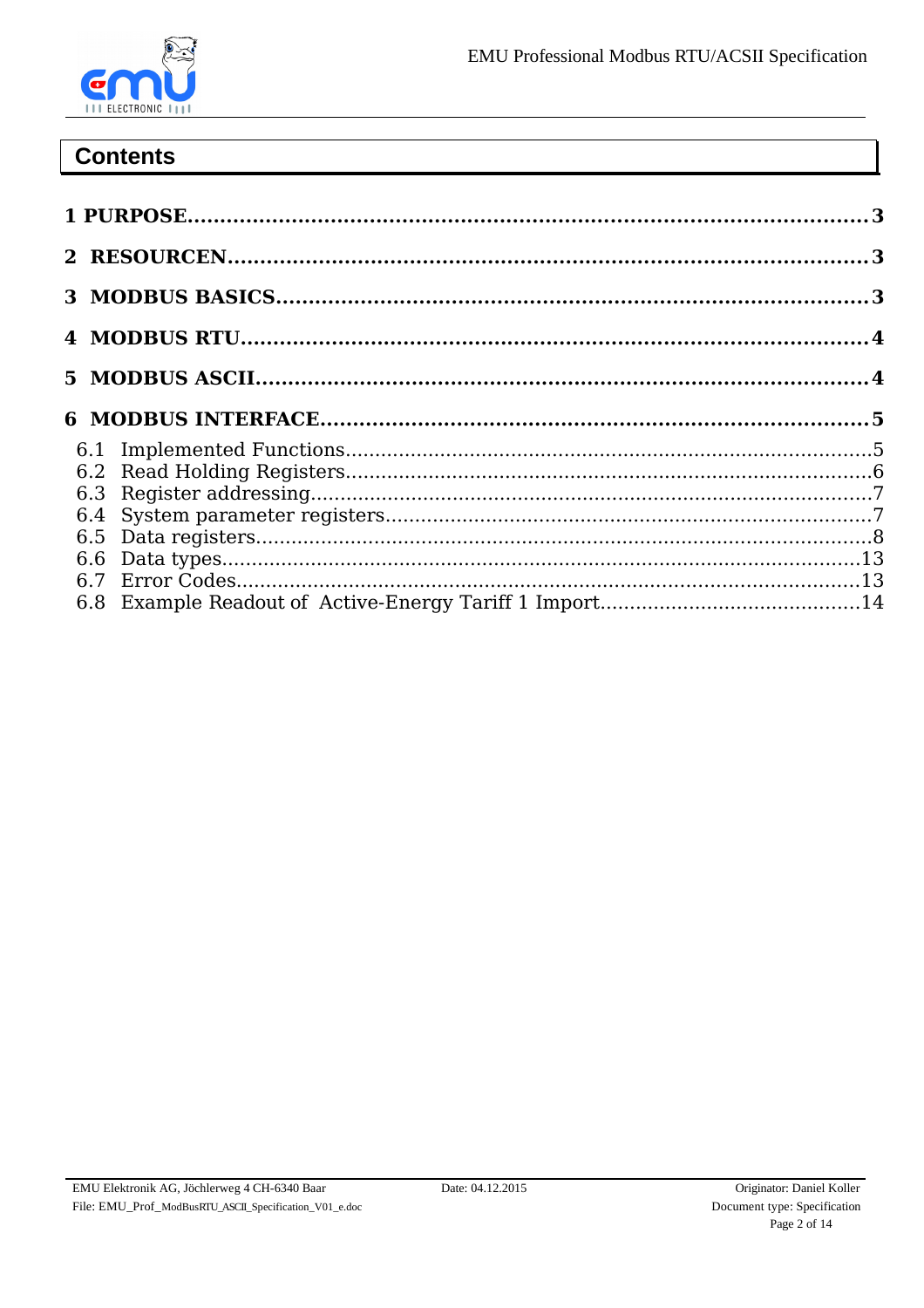

# <span id="page-2-0"></span>**1 Purpose**

Specification of the communication with the EMU Professional energy meter as a Modbus-Slave (server) over the Modbus RTU / ASCII Serial Line protocol.

# <span id="page-2-2"></span>**2 Resourcen**

- Modbus over Serial Line Implemention Guide V1.02: http://www.modbus.org
- Modbus Application Protocol Specification V1.1b: http://www.modbus.org

# <span id="page-2-1"></span>**3 Modbus Basics**

The MODBUS Serial Line protocol is a Master-Slaves protocol. Only one master (at the same time) is connected to the bus, and one or several slaves nodes are also connected to the same serial bus. A MODBUS communication is always initiated by the master. The slave nodes will never transmit data without receiving a request from the master node. The slave nodes will never communicate with each other. The master node initiates only one MODBUS transaction at the same time.

The master node issues a MODBUS request to the slave nodes in two modes :

- In **unicast mode**, the master addresses an individual slave. After receiving and processing the request, the slave returns a message (a 'reply') to the master . In that mode, a MODBUS transaction consists of 2 messages : a request from the master, and a reply from the slave. Each slave must have an unique address (from 1 to 247) so that it can be addressed independently from other nodes.
- In **broadcast mode**, the master can send a request to all slaves. No response is returned to broadcast requests sent by the master. The broadcast requests are necessarily writing commands. All devices must accept the broadcast for writing function. The address 0 is reserved to identify a broadcast exchange.

Modbus Serial Line Frame :

| Field 1 | Field 2       | Field 3 | Field 4            |
|---------|---------------|---------|--------------------|
| Address | Function-Code | Data    | ono.<br>LRC<br>しいし |

- Address : Slave address 1..247 or 0 for a broadcast

- Function-Code : The function code indicates to the slave what kind of action to perform.

- Data : Master: register address; Slave: the register contents

- CRC / LRC : The redundancy check

The Function codes and the data is defined in the "Modbus Application Protocol Specification".

Two different serial transmission modes are defined : The RTU mode and the ASCII mode. The transmission mode (and serial port parameters) must be the same for all devices on a MODBUS Serial Line.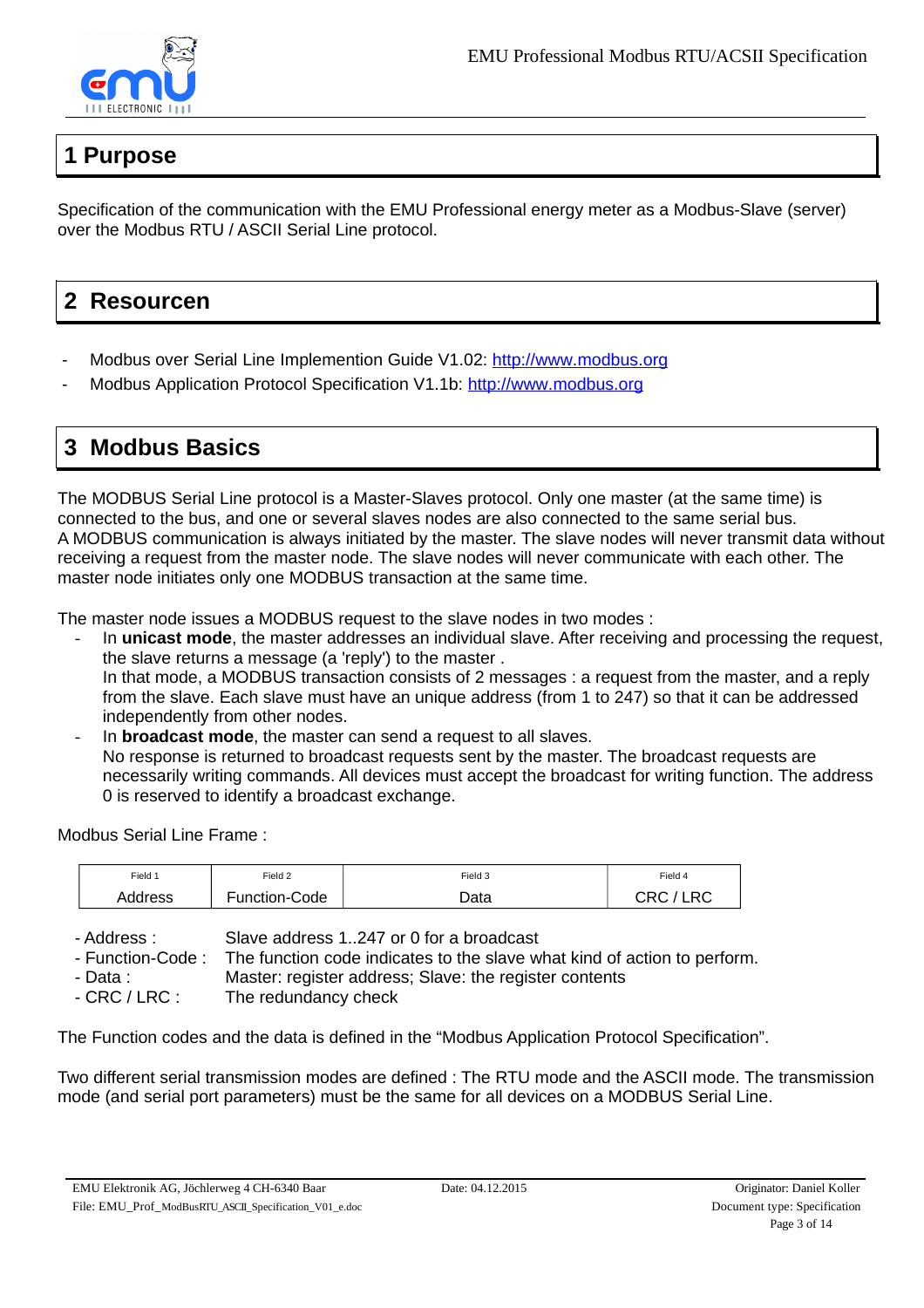

# <span id="page-3-1"></span>**4 Modbus RTU**

When devices communicate on a MODBUS serial line using the RTU (Remote Terminal Unit) mode, each 8– bit byte in a message contains two 4–bit hexadecimal characters. The main advantage of this mode is that its greater character density allows better data throughput than ASCII mode for the same baud rate.

#### **The format ( 11 bits ) for each byte in RTU mode is :**

| Coding System: | 8-bit binary                                                                 |                |                 |             |                 |     |
|----------------|------------------------------------------------------------------------------|----------------|-----------------|-------------|-----------------|-----|
| Bits per Byte: | 1 start bit                                                                  |                |                 |             |                 |     |
|                | 8 data bits, least significant bit sent first                                |                |                 |             |                 |     |
|                | 1 bit for parity completion; Odd, Even and None (2. Stopbit in case of None) |                |                 |             |                 |     |
|                | 1 stop bit                                                                   |                |                 |             |                 |     |
| Baudrate:      | 9600, 19200, 38400, 57600 or 115200                                          |                |                 |             |                 |     |
| Timing:        | Max. intercharacter delay 2,5 Char.                                          |                |                 |             |                 |     |
| Frame:         |                                                                              |                |                 |             |                 |     |
|                | <b>Start</b>                                                                 | <b>Address</b> | <b>Function</b> | <b>Data</b> | <b>CR-Check</b> | End |
|                |                                                                              |                |                 |             |                 |     |

| Idle time (min.<br>Idle time (min.<br>0252 Byte   2 Byte<br>1 Byte<br>1 Byte |  |
|------------------------------------------------------------------------------|--|
| 3.5 Char.)<br>3.5 Char.)                                                     |  |

# <span id="page-3-0"></span>**5 Modbus ASCII**

When devices are setup to communicate on a MODBUS serial line using ASCII (American Standard Code for Information Interchange) mode, each 8–bit byte in a message is sent as two ASCII characters. This mode is used when the physical communication link or the capabilities of the device does not allow the conformance with RTU mode requirements regarding timers management.

Example : The byte 0X5B is encoded as two characters : 0x35 and 0x42 ( 0x35 ="5", and 0x42 ="B" in ASCII ).

#### **The format ( 10 bits ) for each byte in ASCII mode is :**

| Coding System:                                                                                                                              |                                     | Hexadecimal, ASCII characters 0-9, A-F |                 |      |                 |                                                                                      |  |
|---------------------------------------------------------------------------------------------------------------------------------------------|-------------------------------------|----------------------------------------|-----------------|------|-----------------|--------------------------------------------------------------------------------------|--|
|                                                                                                                                             |                                     |                                        |                 |      |                 | One hexadecimal character contains 4-bits of data within each ASCII character of the |  |
|                                                                                                                                             | message                             |                                        |                 |      |                 |                                                                                      |  |
| Bits per Byte:                                                                                                                              | 1 start bit                         |                                        |                 |      |                 |                                                                                      |  |
| 7 data bits, least significant bit sent first<br>1 bit for parity completion; Odd, Even and None (2. Stopbit in case of None)<br>1 stop bit |                                     |                                        |                 |      |                 |                                                                                      |  |
|                                                                                                                                             |                                     |                                        |                 |      |                 |                                                                                      |  |
|                                                                                                                                             |                                     |                                        |                 |      |                 |                                                                                      |  |
| Baudrate:                                                                                                                                   | 9600, 19200, 38400, 57600 or 115200 |                                        |                 |      |                 |                                                                                      |  |
| Timing:                                                                                                                                     | Max. intercharacter delay 1000ms    |                                        |                 |      |                 |                                                                                      |  |
| Frame:                                                                                                                                      |                                     |                                        |                 |      |                 |                                                                                      |  |
|                                                                                                                                             | <b>Start</b>                        | Address                                | <b>Function</b> | Data | <b>LR-Check</b> | End                                                                                  |  |

1 Char. (:)  $2$  Char.  $2$  Char.  $0.2*252$  Char.  $2$  Char.  $2$  Char. (CR+LF)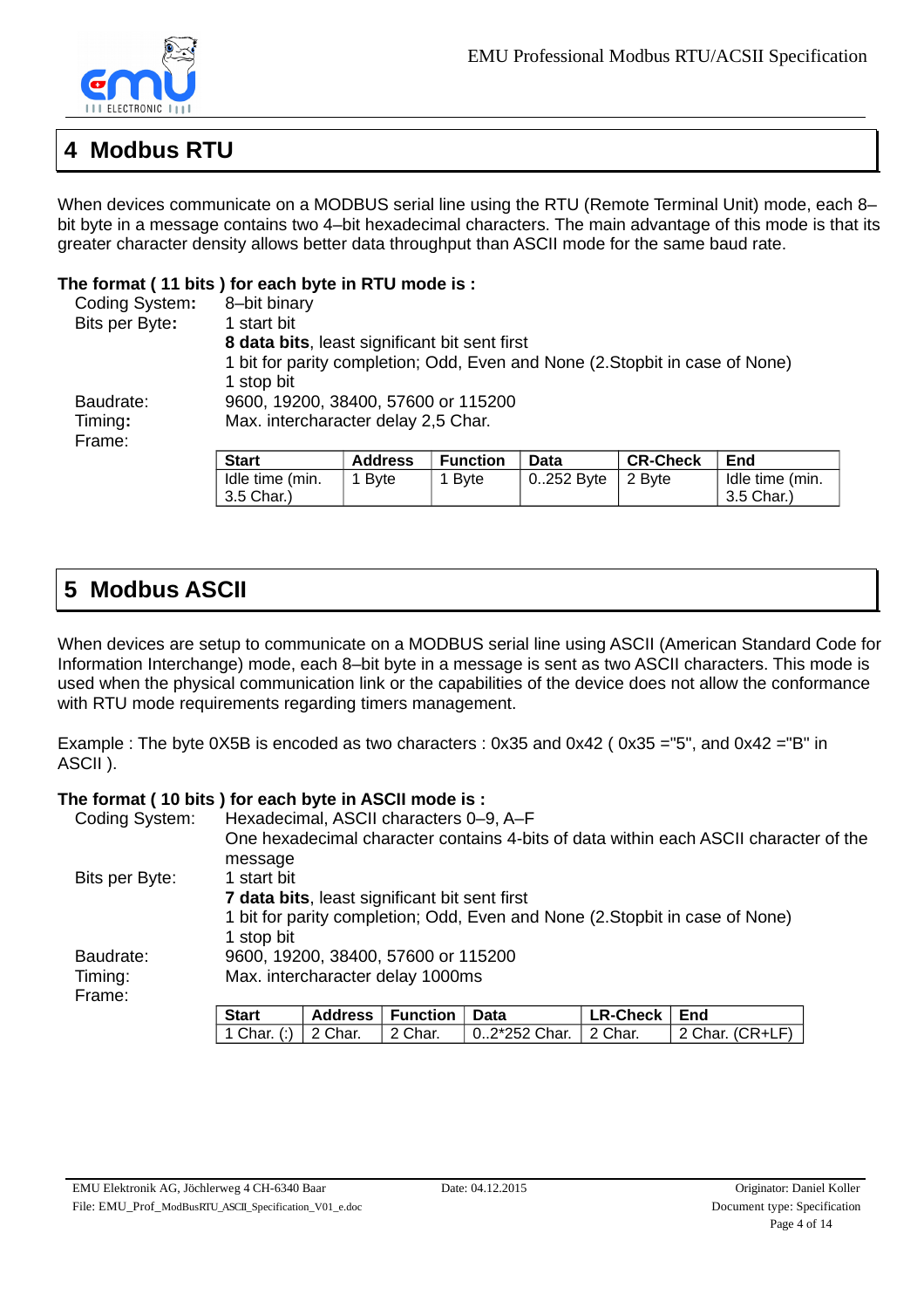

# <span id="page-4-1"></span>**6 Modbus interface**

The EMU Professional is an energy meter with an optionally installed Modbus RTU/ASCII Interface, including an 2 wire RS485 Modbus connector. The Modbus Interface supports the Modbus implementation class REGULAR.

The Modbus configuration (Slave address, baudrate, mode and parity) is handled by the meter's menu.

The Modbus interface module reads out all data of the meter in an interval of 1 second. That means a Modbus Request responds immediately with meter data not older than 1 second.

Meter data is transmitted as integer. Typically, a measured value is distributed among several registers. (active energy register e.g. requires 4).

The data are "big endian" transferred, that means the most significant byte is transmitted first. Example: In the first place the value 0x1234 is transferred 0x12 0x34 and the second place.

The maximum length of a Modbus RTU message is 256 bytes (252 byte payload) and of a ASCII message is 513 bytes (2\*252 character payload). If you want to read all measurement values of the counter, the registers must be divided into several messages.

### <span id="page-4-0"></span>*6.1 Implemented Functions*

The Modbus interface supports following function codes :

- Read Holding Registers (Code 03) : read out the meter data, see 6.2
	-
- Diagnostics (Code 08) : as defined in "Modbus Application Protocol Specification"
- ReadDeviceID (Code 43 / 14) : device specific data supporting following Objects:
- 

| Object ID | <b>Name</b> | Value               |
|-----------|-------------|---------------------|
|           | VendorName  | . "EMU AG"          |
|           | ProductCode | "EMU Professional"  |
|           | Revision    | "V <sub>0.0</sub> " |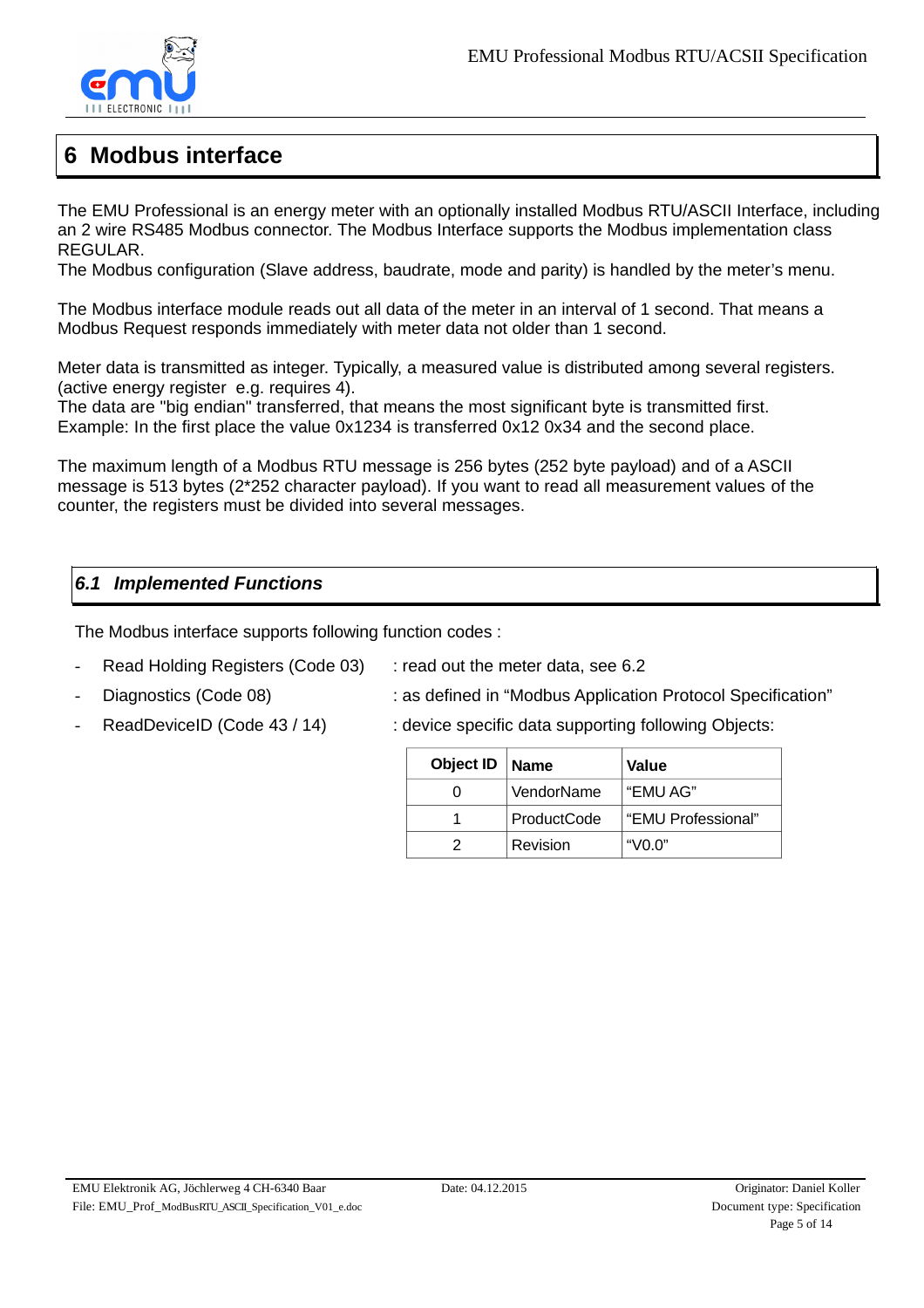

### <span id="page-5-0"></span>*6.2 Read Holding Registers*

With the Modbus function "Read Holding Registers" one or more registers of the meter can be read out. 2 bytes per register are sent. (High byte first)

#### **Request**

| <b>Size</b><br>(Byte) | <b>Value</b><br>(Hex) | <b>Description</b>                                  |
|-----------------------|-----------------------|-----------------------------------------------------|
| 1                     | 03                    | <b>Function code</b>                                |
| 2                     | 10<br>00              | Starting address of the register (e.g. 0x1000)      |
| 2                     | 00<br>02              | Quantity of registers (words). (e.g. 2 for 4 Bytes) |

#### **Response**

| <b>Size</b><br>(Byte) | Value<br>(Hex) | <b>Description</b>                               |
|-----------------------|----------------|--------------------------------------------------|
| 1                     | 03             | Function code                                    |
| 1                     | XX.            | 2*N Byte count (size of the following registers) |
| N                     | $2*N$          | Register data                                    |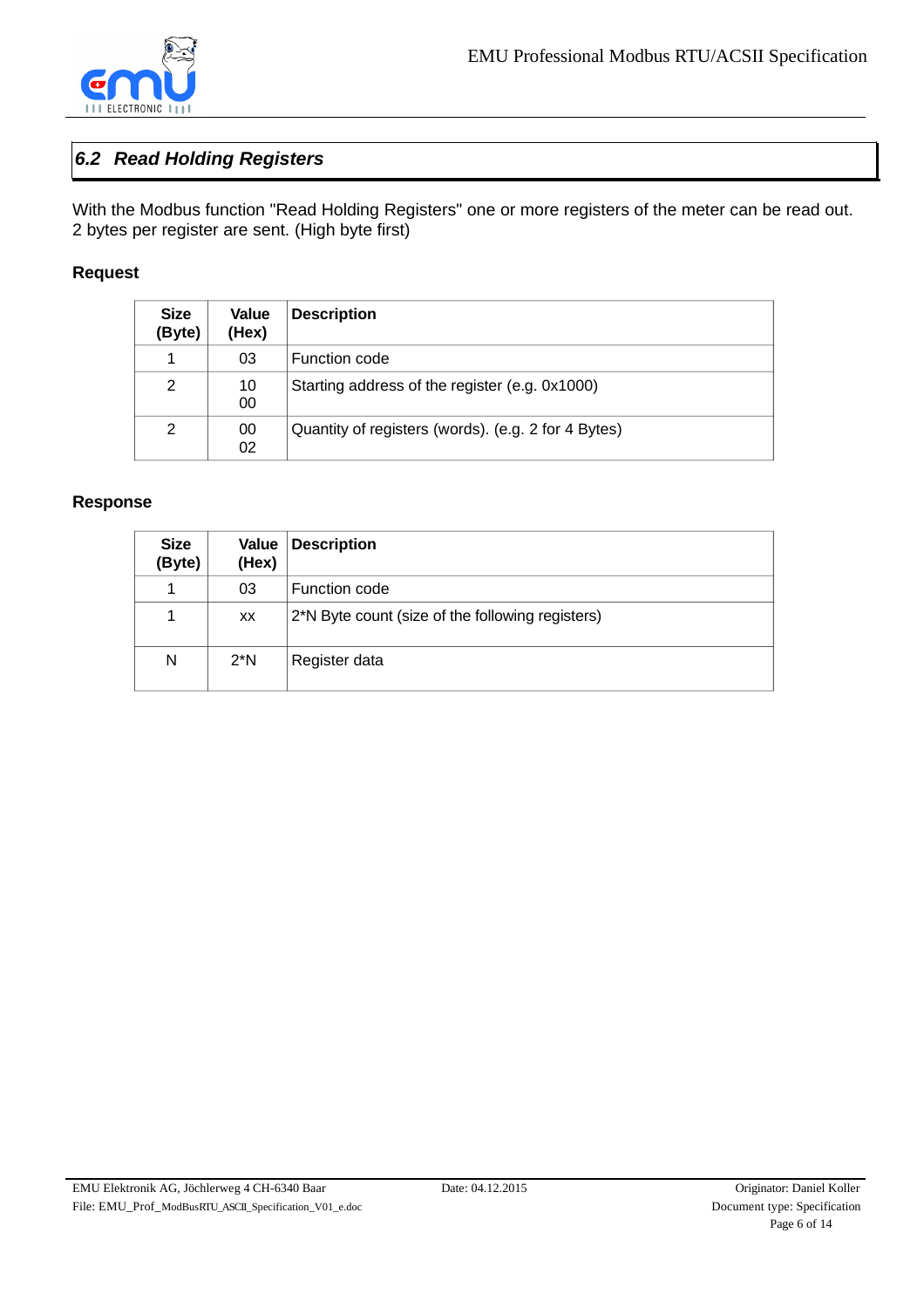

### <span id="page-6-1"></span>*6.3 Register addressing*

The register starting address in the Modbus protocol defines the meters first register to address. For historical reasons, the starting address of the register starts at 1, but the start address in Modbus starts with  $0$ .

This means that in the telegram as a starting Modbus register address is the address minus 1.

#### **Example:**

Momentary system time (4200) will be send as Modbus start address 4199.

<span id="page-6-0"></span>

| $ 6.4 \tS$ ystem parameter registers |  |
|--------------------------------------|--|
|--------------------------------------|--|

#### **System Parameter Modbus RTU/ASCII Interface**

| Register<br>(Hex) | <b>Name</b>      | <b>Size</b><br>(Byte) | Description                                       |
|-------------------|------------------|-----------------------|---------------------------------------------------|
| 4108              | Software Version |                       | Software Version of the Modbus interface firmware |

#### **System Parameter Meter**

| Register<br>(Hex) | <b>Name</b>                      | <b>Size</b><br>(Byte) | <b>Description</b>                                      |
|-------------------|----------------------------------|-----------------------|---------------------------------------------------------|
| 4109              | Meter Serial number              | 4                     | Serial number of the meter                              |
| 4111              | Software Version and<br>Checksum | 4                     | Software Version and Checksum of the meters<br>firmware |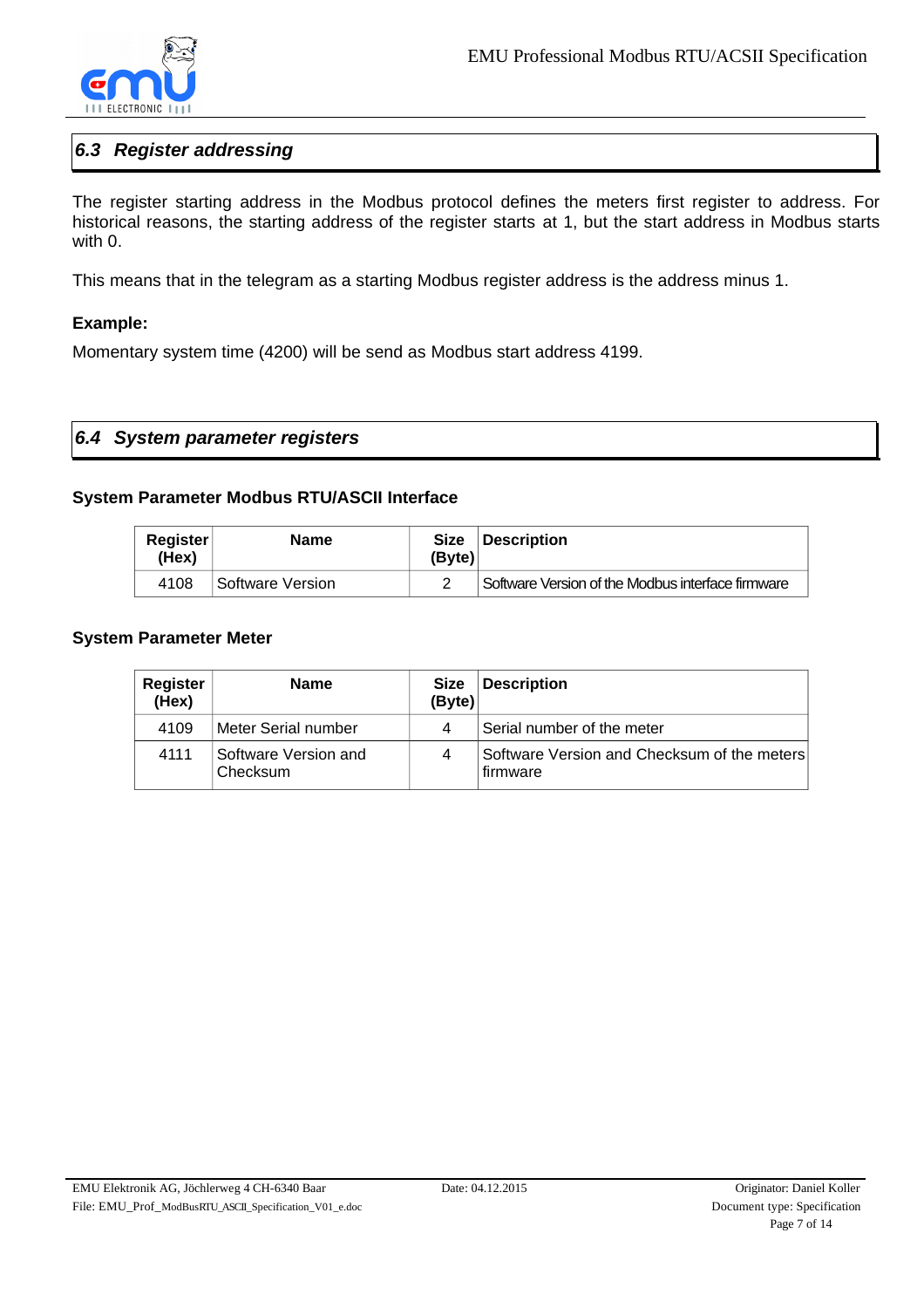

### <span id="page-7-0"></span>*6.5 Data registers*

The following table provides an overview of all measurement values and the register:

| <b>Register</b> | <b>Name</b>                                              | <b>Size</b><br>(Byte) | Unit            |  |
|-----------------|----------------------------------------------------------|-----------------------|-----------------|--|
| 4200            | Momentary System time                                    | 4                     | Unix time stamp |  |
| 4202            | Active-Energy Total Import                               | 8                     | Wh              |  |
| 4206            | Active-Energy Import Phase L1 Tariff 1                   | 8                     | Wh              |  |
| 4210            | Active-Energy Import Phase L2 Tariff 1                   | 8                     | Wh              |  |
| 4214            | Active-Energy Import Phase L3 Tariff 1                   | 8                     | Wh              |  |
| 4218            | Active-Energy Import Total Tariff 1                      | 8                     | Wh              |  |
| 4222            | Active-Energy Import Phase L1 Tariff 2                   | 8                     | Wh              |  |
| 4226            | Active-Energy Import Phase L2 Tariff 2                   | 8                     | Wh              |  |
| 4230            | Active-Energy Import Phase L3 Tariff 2                   | 8                     | Wh              |  |
| 4234            | Active-Energy Import Total Tariff 2                      | 8                     | Wh              |  |
| 4238            | Active-Energy Import Phase L1 Tariff 3                   | 8                     | Wh              |  |
| 4242            | Active-Energy Import Phase L2 Tariff 3                   | 8                     | Wh              |  |
| 4246            | Active-Energy Import Phase L3 Tariff 3                   | 8                     | Wh              |  |
| 4250            | Active-Energy Import Total Tariff 3<br>8<br>Wh           |                       |                 |  |
| 4254            | Active-Energy Import Phase L1 Tariff 4<br>8<br>Wh        |                       |                 |  |
| 4258            | Active-Energy Import Phase L2 Tariff 4                   | 8                     | Wh              |  |
| 4262            | Active-Energy Import Phase L3 Tariff 4                   | 8                     | Wh              |  |
| 4266            | Active-Energy Import Total Tariff 4                      | 8                     | Wh              |  |
| 4270            | <b>Active-Energy Total Export</b>                        | 8                     | Wh              |  |
| 4286            | Active-Energy Export Total Tariff 1                      | 8                     | Wh              |  |
| 4302            | Active-Energy Export Total Tariff 2                      | 8                     | Wh              |  |
| 4318            | Active-Energy Export Total Tariff 3<br>8<br>Wh           |                       |                 |  |
| 4334            | Active-Energy Export Total Tariff 4<br>8<br>Wh           |                       |                 |  |
| 4338            | Reactive-Energy Total Inductive<br>8<br>varh             |                       |                 |  |
| 4342            | Reactive-Energy Inductive Phase L1 Tariff 1<br>8<br>varh |                       |                 |  |
| 4346            | Reactive-Energy Inductive Phase L2 Tariff 1<br>8<br>varh |                       |                 |  |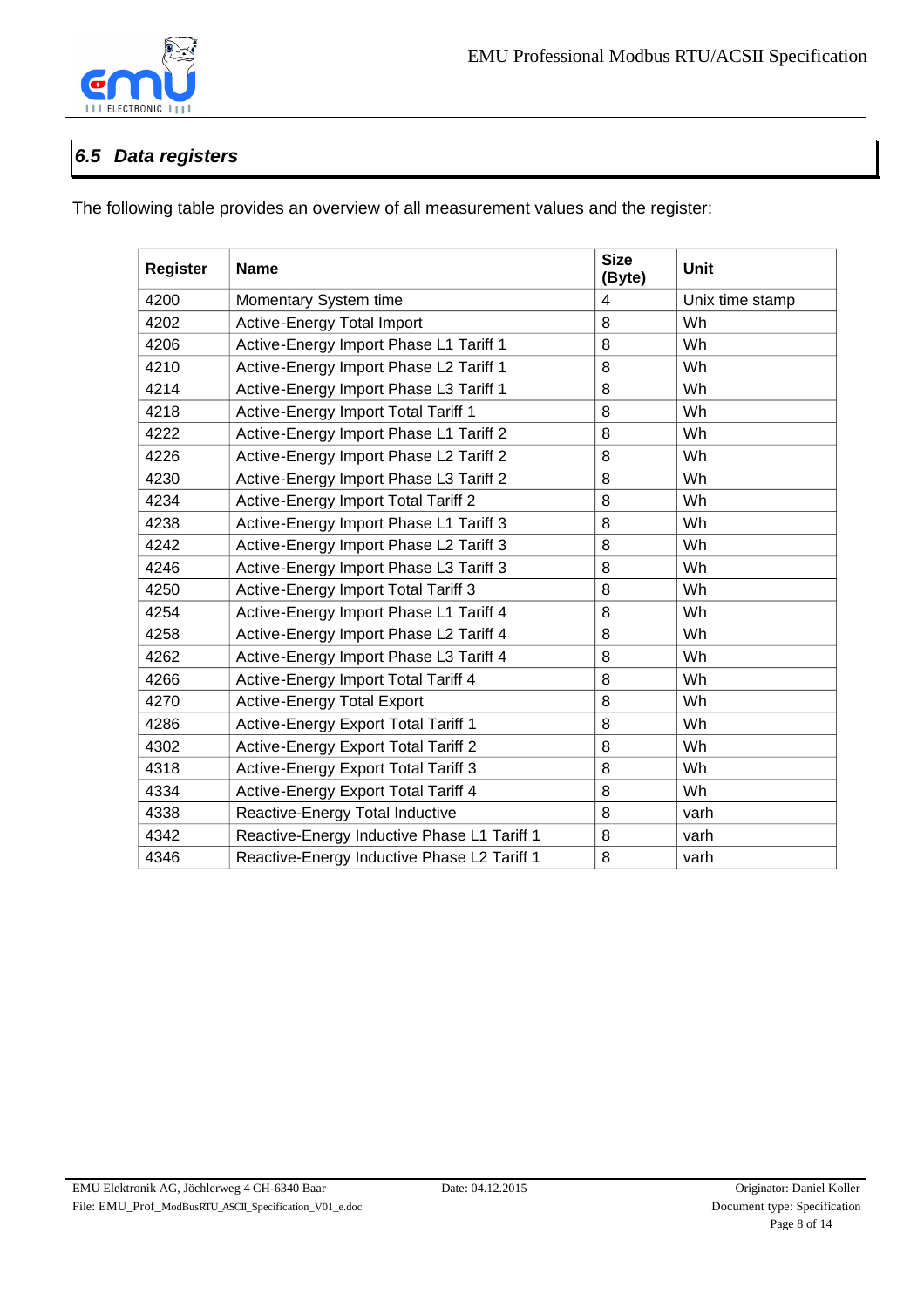

| 4350 | Reactive-Energy Inductive Phase L3 Tariff 1                      | 8                   | varh |  |  |
|------|------------------------------------------------------------------|---------------------|------|--|--|
| 4354 | Reactive-Energy Inductive Total Tariff 1                         | 8                   | varh |  |  |
| 4358 | Reactive-Energy Inductive Phase L1 Tariff 2                      | 8                   | varh |  |  |
| 4362 | Reactive-Energy Inductive Phase L2 Tariff 2                      | 8                   | varh |  |  |
| 4366 | Reactive-Energy Inductive Phase L3 Tariff 2                      | 8                   | varh |  |  |
| 4370 | Reactive-Energy Inductive Total Tariff 2                         | 8                   | varh |  |  |
| 4374 | Reactive-Energy Inductive Phase L1 Tariff 3                      | 8                   | varh |  |  |
| 4378 | Reactive-Energy Inductive Phase L2 Tariff 3                      | 8                   | varh |  |  |
| 4382 | Reactive-Energy Inductive Phase L3 Tariff 3                      | 8                   | varh |  |  |
| 4386 | Reactive-Energy Inductive Total Tariff 3                         | 8                   | varh |  |  |
| 4390 | Reactive - Energy Inductive Phase L1 Tariff 4                    | 8                   | varh |  |  |
| 4394 | Reactive-Energy Inductive Phase L2 Tariff 4                      | 8                   | varh |  |  |
| 4398 | Reactive-Energy Inductive Phase L3 Tariff 4                      | 8                   | varh |  |  |
| 4402 | Reactive-Energy Inductive Total Tariff 4                         | 8                   | varh |  |  |
| 4406 | Reactive-Energy Total Capacitive                                 | 8                   | varh |  |  |
| 4422 | 8<br>varh<br>Reactive-Energy Capacitive Total Tariff 1           |                     |      |  |  |
| 4438 | 8<br>Reactive-Energy Capacitive Total Tariff 2<br>varh           |                     |      |  |  |
| 4454 | 8<br>Reactive-Energy Capacitive Total Tariff 3<br>varh           |                     |      |  |  |
| 4470 | Reactive-Energy Capacitive Total Tariff 4                        | 8                   | varh |  |  |
| 4474 | $\overline{4}$<br>W<br>Momentary Active-Power Phase L1           |                     |      |  |  |
| 4476 | Momentary Active-Power Phase L2                                  | $\overline{4}$      | W    |  |  |
| 4478 | Momentary Active-Power Phase L3                                  | $\overline{4}$<br>W |      |  |  |
| 4480 | Momentary Active-Power Total                                     | $\overline{4}$      | W    |  |  |
| 4482 | Momentary Reactive-Power Phase L1                                | $\overline{4}$      | var  |  |  |
| 4484 | Momentary Reactive-Power Phase L2                                | $\overline{4}$      | var  |  |  |
| 4486 | Momentary Reactive-Power Phase L3                                | $\overline{4}$      | var  |  |  |
| 4488 | Momentary Reactive-Power Total                                   | $\overline{4}$      | var  |  |  |
| 4490 | Momentary Apparent-Power Phase L1                                | $\overline{4}$      | VA   |  |  |
| 4492 | $\overline{4}$<br><b>VA</b><br>Momentary Apparent-Power Phase L2 |                     |      |  |  |
| 4494 | $\overline{4}$<br>VA<br>Momentary Apparent-Power Phase L3        |                     |      |  |  |
| 4496 | <b>Momentary Apparent-Power Total</b>                            | $\overline{4}$      | VA   |  |  |
| 4498 | Max. Active-Power Tariff 1 (15min)                               | $\overline{4}$      | W    |  |  |
| 4500 | Max. Active-Power Tariff 2 (15min)<br>$\overline{4}$<br>W        |                     |      |  |  |
| 4502 | $\overline{4}$<br>W<br>Max. Active-Power Tariff 3 (15min)        |                     |      |  |  |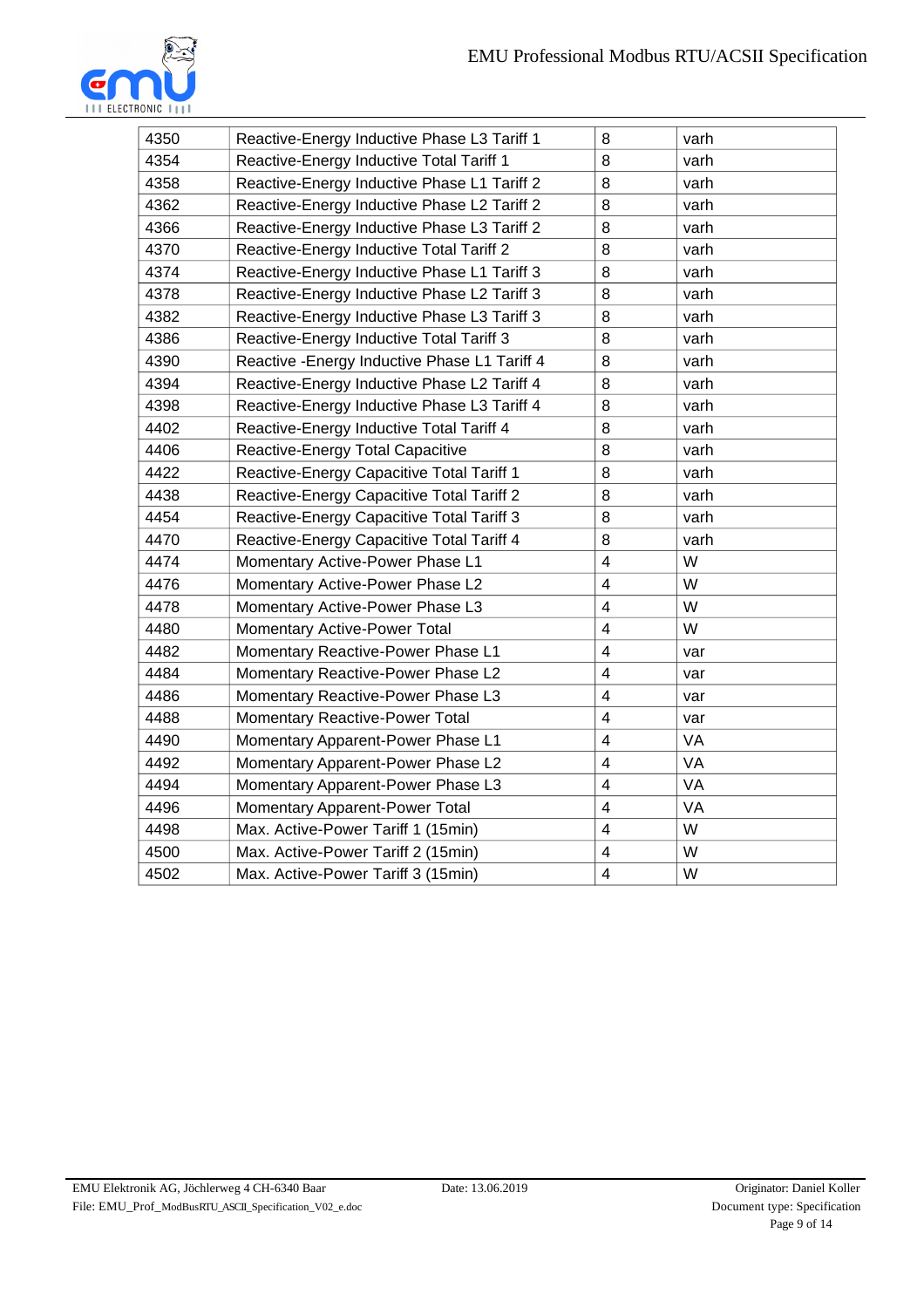

| 4504 | Max. Active-Power Tariff 4 (15min)       | $\overline{4}$           | W               |
|------|------------------------------------------|--------------------------|-----------------|
| 4506 | Max. Active-Power Total (15min)          | 4                        | W               |
| 4508 | Max. Active-Power Phase L1               | $\overline{4}$           | W               |
| 4510 | Max. Active-Power Phase L2               | 4                        | W               |
| 4512 | Max. Active-Power Phase L3               | 4                        | W               |
| 4514 | Max. Active-Power Phase L1 Date / Time   | $\overline{4}$           | Unix time stamp |
| 4516 | Max. Active-Power Phase L2 Date / Time   | $\overline{4}$           | Unix time stamp |
| 4518 | Max. Active-Power Phase L3 Date / Time   | $\overline{4}$           | Unix time stamp |
| 4520 | Momentary voltage Phase L1               | $\overline{2}$           | V/10            |
| 4521 | Momentary voltage Phase L2               | $\overline{2}$           | V/10            |
| 4522 | Momentary voltage Phase L3               | $\overline{2}$           | V/10            |
| 4523 | Momentary voltage Phase $L1 - L2$        | $\overline{c}$           | V/10            |
| 4524 | Momentary voltage Phase L2 - L3          | $\overline{2}$           | V/10            |
| 4525 | Momentary voltage Phase L3 - L1          | $\overline{2}$           | V/10            |
| 4526 | Min. voltage Phase L1                    | $\overline{2}$           | V/10            |
| 4527 | Min. voltage Phase L2                    | $\overline{2}$           | V/10            |
| 4528 | Min. voltage Phase L3                    | $\overline{2}$           | V/10            |
| 4529 | Min. voltage Phase L1 Date / Time        | $\overline{\mathcal{L}}$ | Unix time stamp |
| 4531 | Min. voltage Phase L2 Date / Time        | 4                        | Unix time stamp |
| 4533 | Min. voltage Phase L2 Date / Time        | $\overline{4}$           | Unix time stamp |
| 4535 | Max. voltage Phase L1                    | $\overline{c}$           | V/10            |
| 4536 | Max. voltage Phase L2                    | $\overline{2}$           | V/10            |
| 4537 | Max. voltage Phase L3                    | $\overline{2}$           | V/10            |
| 4538 | Max. voltage Phase L1 Date / Time        | $\overline{4}$           | Unix time stamp |
| 4540 | Max. voltage Phase L2 Date / Time        | $\overline{\mathcal{L}}$ | Unix time stamp |
| 4542 | Max. voltage Phase L3 Date / Time        | 4                        | Unix time stamp |
| 4544 | Aktueller Strom Phase L1                 | $\overline{4}$           | mA              |
| 4546 | Aktueller Strom Phase L2                 | 4                        | <b>mA</b>       |
| 4548 | <b>Aktueller Strom Phase L3</b>          | 4                        | mA              |
| 4550 | <b>Aktueller Strom Total</b>             | 4                        | mA              |
| 4552 | Min. current Phase L1                    | 4                        | mA              |
| 4554 | Min. current Phase L2                    | 4                        | mA              |
| 4556 | Min. current Phase L3                    | 4                        | <b>mA</b>       |
| 4558 | Min. current Phase L1 Date / Time        | 4                        | Unix time stamp |
| 4560 | Min. current Phase L2 Date / Time        | $\overline{\mathcal{L}}$ | Unix time stamp |
| 4562 | Min. current Phase L3 Date / Time        | 4                        | Unix time stamp |
| 4564 | Max. current Phase L1                    | $\overline{4}$           | <b>mA</b>       |
| 4566 | Max. current Phase L2                    | 4                        | mA              |
| 4568 | Max. current Phase L3                    | 4                        | <b>mA</b>       |
| 4570 | Max. current Phase L1 Date / Time        | $\overline{4}$           | Unix time stamp |
| 4572 | Max. current Phase L2 Date / Time        | 4                        | Unix time stamp |
| 4574 | Max. current Phase L3 Date / Time        | 4                        | Unix time stamp |
| 4576 | Momentary form factor Phase L1 (cos phi) | $\overline{2}$           | Cos/100         |
| 4577 | Momentary form factor Phase L2 (cos phi) | $\overline{c}$           | Cos/100         |
| 4578 | Momentary form factor Phase L3 (cos phi) | $\overline{2}$           | Cos/100         |
| 4579 | Momentary line frequency                 | 2                        | Hz/10           |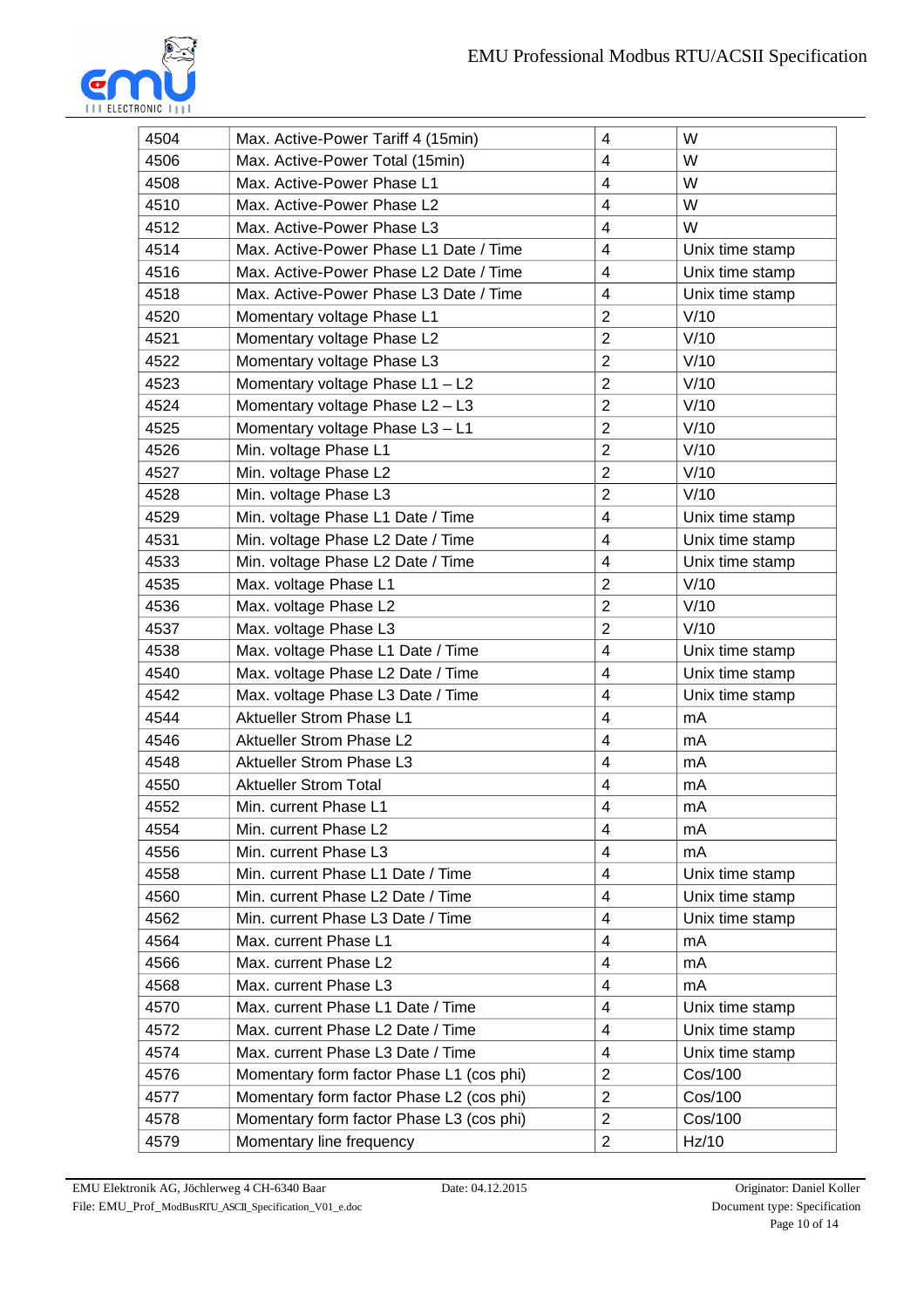

| 4580 | Power down counter                                                         | $\overline{2}$           | $\qquad \qquad \blacksquare$ |  |
|------|----------------------------------------------------------------------------|--------------------------|------------------------------|--|
| 4581 | Trafo ratio                                                                | $\overline{c}$           | $\qquad \qquad \blacksquare$ |  |
| 4582 | Momentary valid tarif                                                      | $\overline{c}$           | $\qquad \qquad \blacksquare$ |  |
|      | Counter values reg[42024473] in 4 bytes size                               |                          |                              |  |
| 4600 | Active-Energy Total Import                                                 | 4                        | 10Wh                         |  |
| 4602 | Active-Energy Import Phase L1 Tariff 1                                     | $\overline{4}$           | 10Wh                         |  |
| 4604 | Active-Energy Import Phase L2 Tariff 1                                     | 4                        | 10Wh                         |  |
| 4606 | Active-Energy Import Phase L3 Tariff 1                                     | $\overline{4}$           | 10Wh                         |  |
| 4608 | Active-Energy Import Total Tariff 1                                        | 4                        | 10Wh                         |  |
| 4610 | Active-Energy Import Phase L1 Tariff 2                                     | 4                        | 10Wh                         |  |
| 4612 | Active-Energy Import Phase L2 Tariff 2                                     | $\pmb{4}$                | 10Wh                         |  |
| 4614 | Active-Energy Import Phase L3 Tariff 2                                     | 4                        | 10Wh                         |  |
| 4616 | Active-Energy Import Total Tariff 2                                        | 4                        | 10Wh                         |  |
| 4618 | Active-Energy Import Phase L1 Tariff 3                                     | 4                        | 10Wh                         |  |
| 4620 | Active-Energy Import Phase L2 Tariff 3                                     | 4                        | 10Wh                         |  |
| 4622 | Active-Energy Import Phase L3 Tariff 3                                     | $\overline{4}$           | 10Wh                         |  |
| 4624 | Active-Energy Import Total Tariff 3                                        | $\overline{4}$           | 10Wh                         |  |
| 4626 | Active-Energy Import Phase L1 Tariff 4                                     | $\overline{4}$           | 10Wh                         |  |
| 4628 | Active-Energy Import Phase L2 Tariff 4                                     | 4                        | 10Wh                         |  |
| 4630 | Active-Energy Import Phase L3 Tariff 4                                     | 4                        | 10Wh                         |  |
| 4632 | Active-Energy Import Total Tariff 4                                        | $\overline{4}$           | 10Wh                         |  |
| 4634 | <b>Active-Energy Total Export</b>                                          | $\overline{4}$           | 10Wh                         |  |
| 4636 | Active-Energy Export Phase L1 Tariff 1<br>$\overline{4}$<br>10Wh           |                          |                              |  |
| 4638 | $\overline{\mathcal{A}}$<br>Active-Energy Export Phase L2 Tariff 1<br>10Wh |                          |                              |  |
| 4640 | 10Wh<br>Active-Energy Export Phase L3 Tariff 1<br>4                        |                          |                              |  |
| 4642 | $\pmb{4}$<br>Active-Energy Export Total Tariff 1<br>10Wh                   |                          |                              |  |
| 4644 | $\overline{4}$<br>Active-Energy Export Phase L1 Tariff 2<br>10Wh           |                          |                              |  |
| 4646 | Active-Energy Export Phase L2 Tariff 2<br>10Wh<br>4                        |                          |                              |  |
| 4648 | Active-Energy Export Phase L3 Tariff 2<br>4<br>10Wh                        |                          |                              |  |
| 4650 | Active-Energy Export Total Tariff 2                                        | 4                        | 10Wh                         |  |
| 4652 | Active-Energy Export Phase L1 Tariff 3                                     | $\overline{4}$           | 10Wh                         |  |
| 4654 | Active-Energy Export Phase L2 Tariff 3                                     | 4                        | 10Wh                         |  |
| 4656 | Active-Energy Export Phase L3 Tariff 3                                     | 4                        | 10Wh                         |  |
| 4658 | Active-Energy Export Total Tariff 3                                        | 4                        | 10Wh                         |  |
| 4660 | Active-Energy Export Phase L1 Tariff 4                                     | 4                        | 10Wh                         |  |
| 4662 | Active-Energy Export Phase L2 Tariff 4                                     | $\overline{\mathcal{A}}$ | 10Wh                         |  |
| 4664 | Active-Energy Export Phase L3 Tariff 4                                     | $\overline{4}$           | 10Wh                         |  |
| 4666 | 10Wh<br>Active-Energy Export Total Tariff 4<br>4                           |                          |                              |  |
| 4668 | Reactive-Energy Total Inductive<br>4<br>10varh                             |                          |                              |  |
| 4670 | 10varh<br>Reactive-Energy Inductive Phase L1 Tariff 1<br>4                 |                          |                              |  |
| 4672 | $\pmb{4}$<br>10varh<br>Reactive-Energy Inductive Phase L2 Tariff 1         |                          |                              |  |
| 4674 | Reactive-Energy Inductive Phase L3 Tariff 1                                | 4                        | 10varh                       |  |
| 4676 | Reactive-Energy Inductive Total Tariff 1                                   | 4                        | 10varh                       |  |
| 4678 | Reactive-Energy Inductive Phase L1 Tariff 2                                | $\overline{4}$           | 10varh                       |  |
| 4680 | 10varh<br>Reactive-Energy Inductive Phase L2 Tariff 2<br>4                 |                          |                              |  |
| 4682 | Reactive-Energy Inductive Phase L3 Tariff 2                                | 4                        | 10varh                       |  |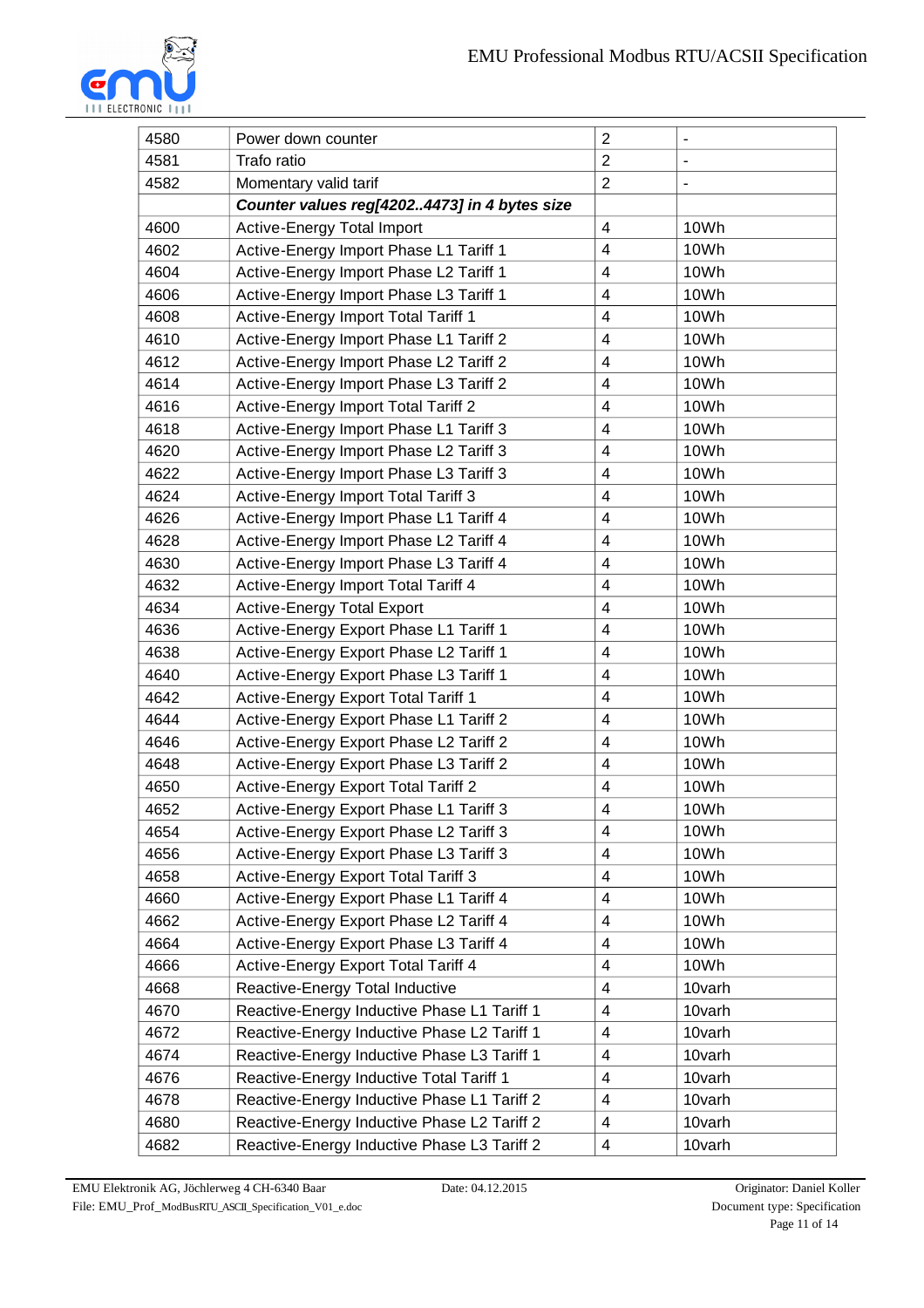

| 4684 | Reactive-Energy Inductive Total Tariff 2                    | 4           | 10varh |  |  |
|------|-------------------------------------------------------------|-------------|--------|--|--|
| 4686 | 10varh<br>Reactive-Energy Inductive Phase L1 Tariff 3<br>4  |             |        |  |  |
| 4688 | Reactive-Energy Inductive Phase L2 Tariff 3<br>10varh<br>4  |             |        |  |  |
| 4690 | Reactive-Energy Inductive Phase L3 Tariff 3                 | 4           | 10varh |  |  |
| 4692 | Reactive-Energy Inductive Total Tariff 3                    | 4           | 10varh |  |  |
| 4694 | Reactive - Energy Inductive Phase L1 Tariff 4               | 4           | 10varh |  |  |
| 4696 | Reactive-Energy Inductive Phase L2 Tariff 4                 | 4           | 10varh |  |  |
| 4698 | Reactive-Energy Inductive Phase L3 Tariff 4                 | 4           | 10varh |  |  |
| 4700 | Reactive-Energy Inductive Total Tariff 4<br>10varh<br>4     |             |        |  |  |
| 4702 | Reactive-Energy Total Capacitive                            | 4           | 10varh |  |  |
| 4704 | Reactive-Energy Capacitive Phase L1 Tariff 1                | 4           | 10varh |  |  |
| 4706 | Reactive-Energy Capacitive Phase L2 Tariff 1                | 4<br>10varh |        |  |  |
| 4708 | Reactive-Energy Capacitive Phase L3 Tariff 1                | 10varh<br>4 |        |  |  |
| 4710 | 10varh<br>Reactive-Energy Capacitive Total Tariff 1<br>4    |             |        |  |  |
| 4712 | Reactive-Energy Capacitive Phase L1 Tariff 2<br>10varh<br>4 |             |        |  |  |
| 4714 | Reactive-Energy Capacitive Phase L2 Tariff 2                | 10varh<br>4 |        |  |  |
| 4716 | Reactive-Energy Capacitive Phase L3 Tariff 2                | 4           | 10varh |  |  |
| 4718 | Reactive-Energy Capacitive Total Tariff 2                   | 4           | 10varh |  |  |
| 4720 | Reactive-Energy Capacitive Phase L1 Tariff 3                | 4           | 10varh |  |  |
| 4722 | Reactive-Energy Capacitive Phase L2 Tariff 3                | 4           | 10varh |  |  |
| 4724 | Reactive-Energy Capacitive Phase L3 Tariff 3                | 4           | 10varh |  |  |
| 4726 | Reactive-Energy Capacitive Total Tariff 3                   | 4           | 10varh |  |  |
| 4728 | Reactive-Energy Capacitive Phase L1 Tariff 4                | 4           | 10varh |  |  |
| 4730 | Reactive-Energy Capacitive Phase L2 Tariff 4                | 4           | 10varh |  |  |
| 4732 | Reactive-Energy Capacitive Phase L3 Tariff 4                | 4           | 10varh |  |  |
| 4734 | Reactive-Energy Capacitive Total Tariff 4                   | 4           | 10varh |  |  |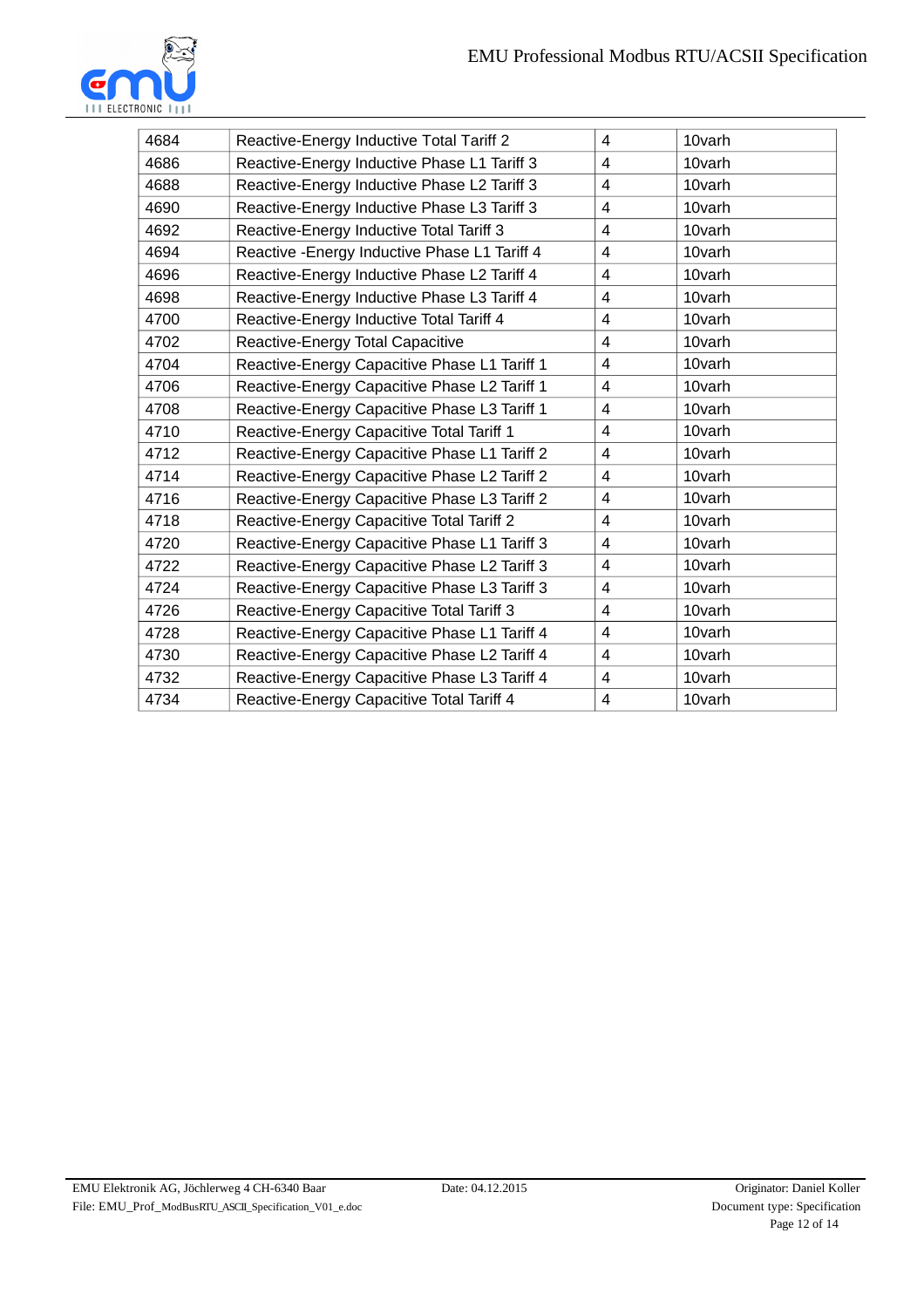

### <span id="page-12-1"></span>*6.6 Data types*

All measured values are transmitted as integers. The size of the integers depends on the length of the Reading:

| Length measurement (bytes) | Data type |
|----------------------------|-----------|
|                            | int16     |
|                            | int32     |
| R                          | int64     |

If a measured value does not exist on the meter. The smallest possible value will be transmitted (eg. int32:-2'147'483'648).

### <span id="page-12-0"></span>*6.7 Error Codes*

If during the processing of the Modbus message frame, an error occurs, a standardized error code is returned.

A distinction is made between the following error codes:

| Errorcode | <b>Name</b>                 | <b>Description</b>                     |
|-----------|-----------------------------|----------------------------------------|
| 1         | Illegal function supported. | This Modbus function is not supported  |
| 2         | Illegal data address        | Invalid register address               |
| 3         | Illegal data value          | Parameter out of range                 |
| 4         | Slave device failure        | Interface to meter communication error |